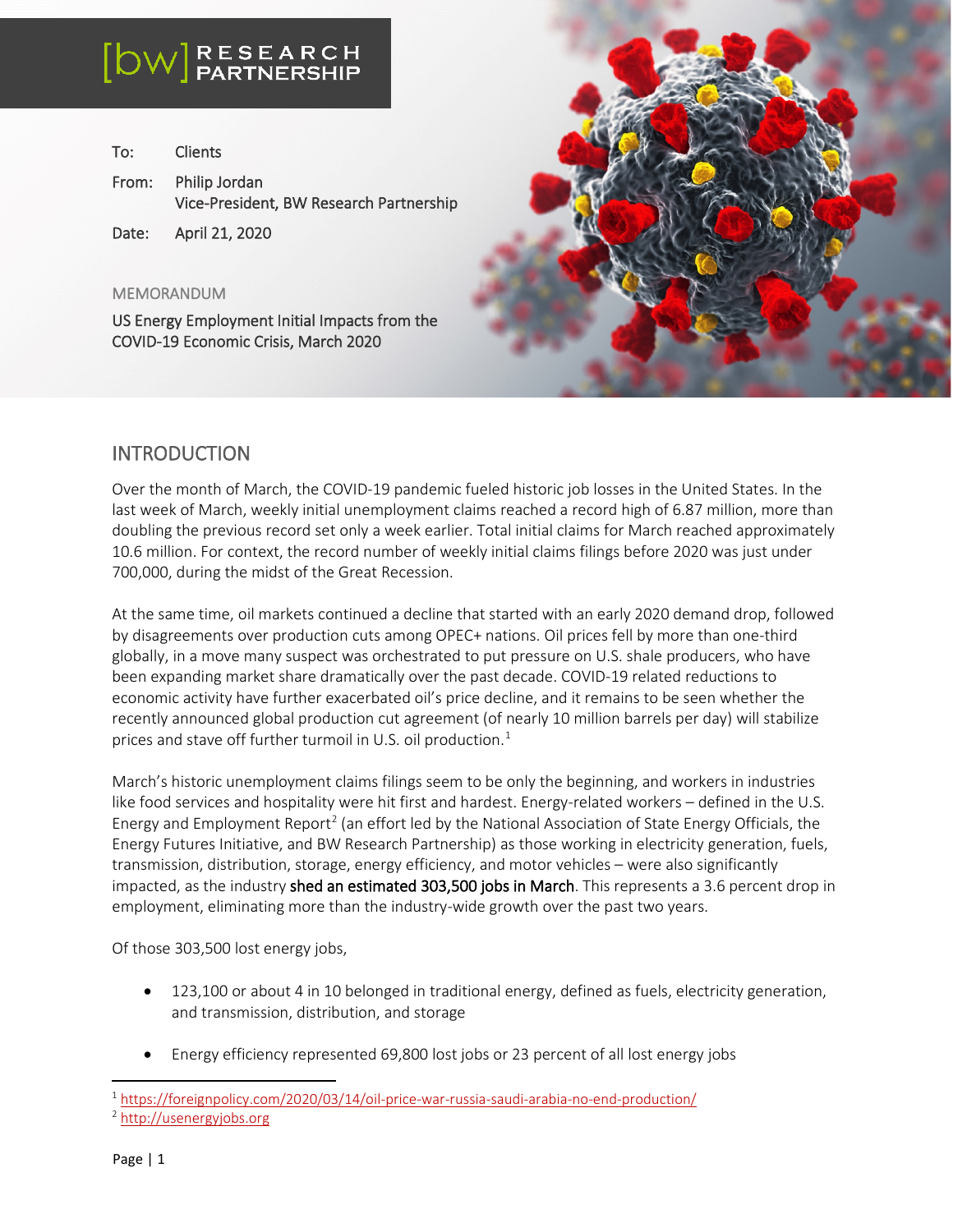• Motor vehicles lost 110,600 jobs or 36 percent of all energy job losses

Unfortunately, this only captures the initial impacts of the COVID-19 crisis and does not include many temporarily furloughed or underemployed workers; job losses in the energy industry will continue to grow into the coming months.

### **IMPACTS**

While the energy industry faced a significant initial drop in March, it appears that the situation is likely to get much worse. Demand for energy has fallen sharply and petroleum and other fuel storage is near capacity, as Americans stay home and out of their cars, and factories close due to physical isolation and decreased demand.<sup>[3](#page-1-0)</sup> As a result, energy companies began expanding furloughs and layoffs, which will undoubtedly swell unemployment filings among energy workers beginning with the April unemployment claims reports.

Several recent analyses suggest that the 10 million unemployment claims economy-wide do not represent the entirety of job losses, as many workers who are furloughed temporarily are not seeking other employment and therefore do not qualify for benefits. The data also do not include workers who had their hours slashed and are now significantly underemployed. The Federal Reserve Bank of St. Louis estimates that job losses may exceed 52 million by the end of the second quarter of 2020.<sup>[4](#page-1-1)</sup>

Based on that analysis, we can project that the energy sector is at risk to lose 1.5 million jobs in the months ahead if no additional actions are taken to support the underlying industries.

# The March unemployment data shows every energy sector is being impacted by the economic crisis.

- Motor vehicles, the largest energy industry, suffered the most job losses in March, shedding about 110,600 jobs or more than 4 percent. This accounts for 36 percent of energy-related jobs lost over the past month.
- Fuels suffered the most job losses as a percent of its workforce, dropping more than 6 percent or about 72,700 jobs, or almost one quarter of all energy job losses in March. However, the steep drop is not limited to just the COVID-19 pandemic; tanking oil markets in the first quarter of 2020 also heavily impacted the US fuels sector.

<span id="page-1-0"></span><sup>&</sup>lt;sup>3</sup> [https://www.cfr.org/blog/oil-ground-zero-running-out-storage;](https://www.cfr.org/blog/oil-ground-zero-running-out-storage)<https://www.eia.gov/outlooks/steo/>

<span id="page-1-1"></span><sup>4</sup> [https://www.stlouisfed.org/on-the-economy/2020/march/back-envelope-estimates-next-quarters-unemployment-rate.](https://www.stlouisfed.org/on-the-economy/2020/march/back-envelope-estimates-next-quarters-unemployment-rate)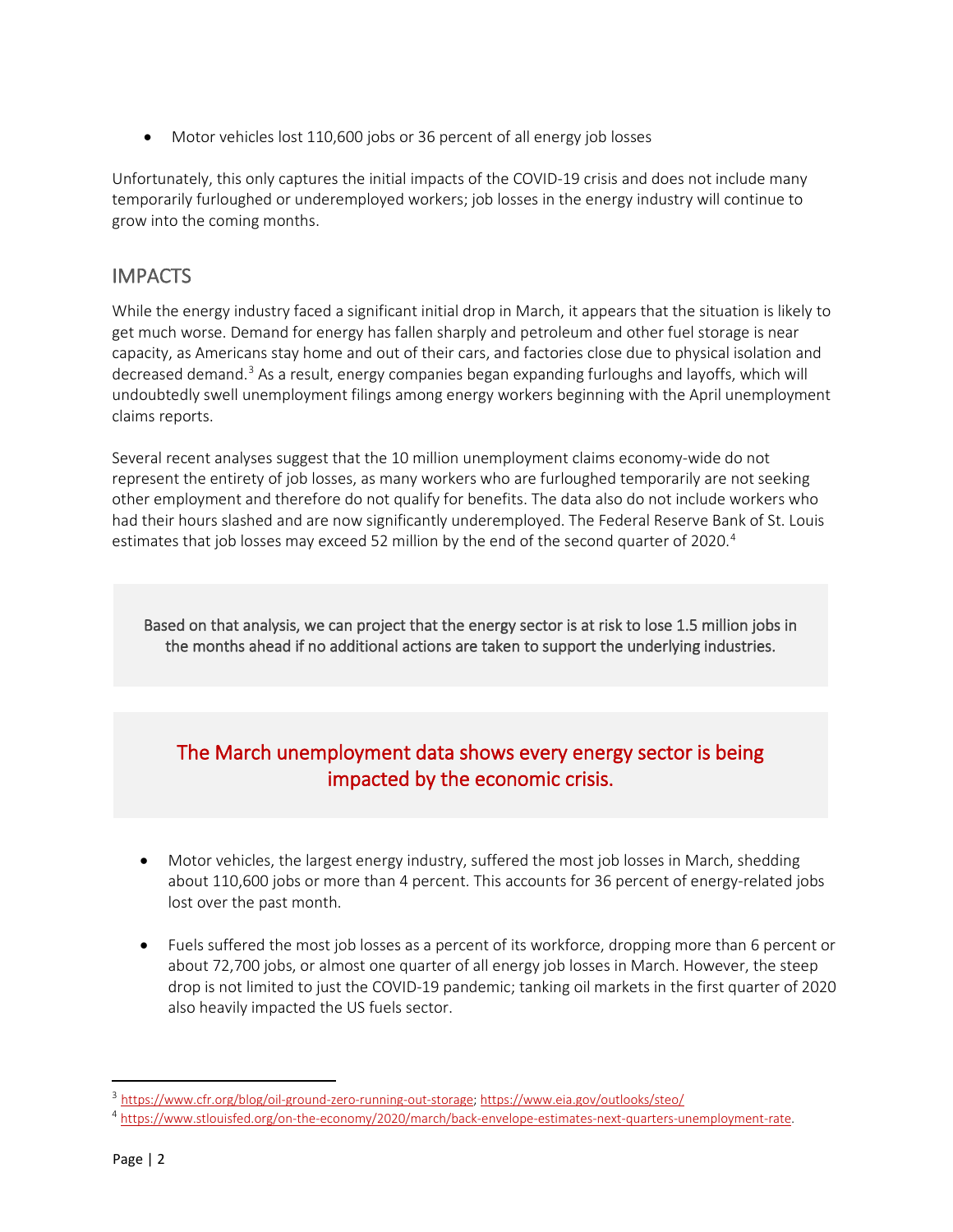- Energy efficiency, the second largest energy-related sector, followed closely behind fuels, losing about 69,800 jobs or about 3 percent of its workforce. This represents 23 percent of energy job losses over the past month.
- Transmission, distribution, and storage and electric power generation were also hard hit, losing more than 26,400 and 23,900 jobs respectively. This represents a 2 and almost 3 percent decrease for the respective sectors, each contributing between 8 and 9 percent of all energy industry job losses.
- Clean energy jobs make up more than one third of energy job losses, totaling 106,400 jobs lost.
- Fossil and nuclear fuels and electricity generation, traditional transmission and distribution, and gas and diesel motor vehicles make up about 197,000 lost jobs or nearly two thirds of all energy job losses.
- Fossil and nuclear fuels and electricity generation account for 76,700 job losses or more than one quarter of all energy jobs lost.
- Of the nearly 51,000 jobs lost in oil and gas drilling and refineries, oil and gas field workers account for 49,500 lost jobs while about 1,500 jobs were lost in refineries. This does not include the oil and gas job losses in other activities like mining machinery manufacturing and pipeline distribution.

These estimates are all quite conservative and do not reflect underemployment or temporary unemployment and all segments are likely to show even greater losses through April.

California had the largest number of layoffs, losing 40,700 jobs or more than 4 percent of its energy workforce to this initial employment drop. Texas followed close behind, losing more than 30,100 jobs or 3 percent of its energy industry employment. Pennsylvania lost 22,000 energy jobs while Michigan, Ohio, North Carolina, and Louisiana have all lost more than 12,800 energy jobs each, all of which are the most conservative estimates of job losses. New Mexico, Pennsylvania, Louisiana, Alaska, and Hawaii saw the largest declines in terms of percent of their respective energy sectors, all with between 7 and 9 percent energy employment drops over the past month. States that have fared better than average so far include South Dakota, Georgia, Arizona, and Mississippi, all falling less than 2 percent. For more information about energy job losses by state, se[e Appendix A: State Energy Job Losses.](#page-5-0)

Of the 123,100 job losses in the traditional energy sector, Texas suffered the hardest, losing about 22,200 jobs or about 74 percent of their total energy job losses. This represents a nearly 4 percent drop in employment. Following Texas, California lost 15,300 traditional energy jobs and Louisiana lost 10,300. These losses account for 37 and 80 percent of the respective states' energy workforce. States that were hit hard as a percent drop in traditional energy employment are New Mexico, Pennsylvania, Alaska, and Louisiana, all dropping between 8 and 10 percent. For Rhode Island, Delaware, Connecticut, and Maryland, traditional energy job losses made up less than 18 percent of their total energy job losses.

Intuitively, the COVID-19 crisis is disproportionately impacting communities that are least able to cope. Initial studies have shown that low income workers, younger workers, women, and racial and ethnic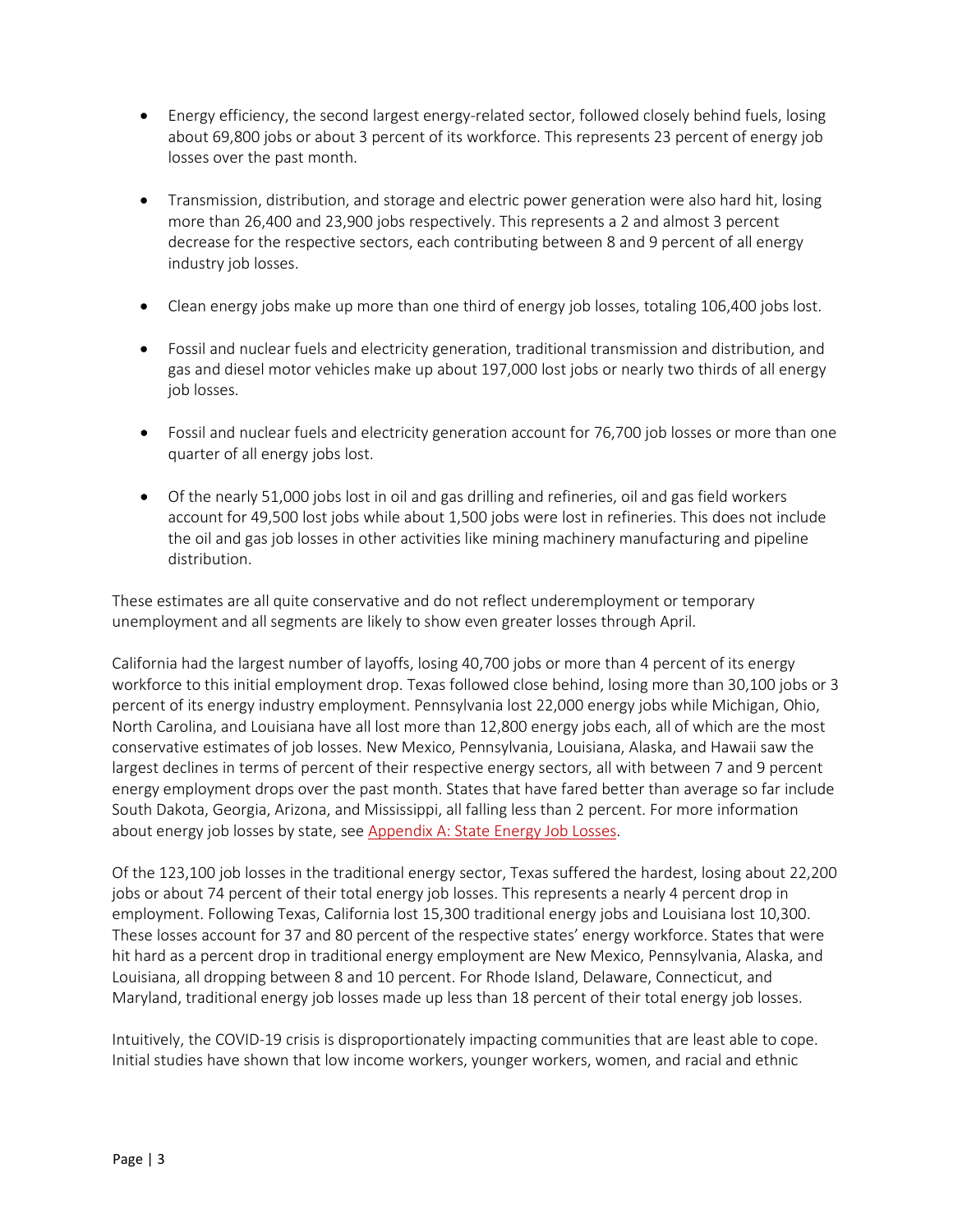minorities across the US have undergone above average initial job loss rates. [5](#page-3-0) Hispanic and Latino workers were hit the hardest; the energy industry is about 14 percent Hispanic/Latino, but an estimated 23 percent of the job losses in the energy industry are Hispanic/Latino workers. All non-white racial and ethnic minorities constitute about 35 percent of the energy industry while representing more than 31 percent of job losses. Women represent 18 percent of energy job losses in March while making up about 25 percent of the energy workforce.

#### **METHODOLOGY**

Employment change by industry from February to March 2020 allows us to evaluate differences in initial COVID-19 related employment impacts between industries. The Bureau of Labor Statistics (BLS) provides this data in Table B-1 "Employees on nonfarm payrolls by industry sector and selected industry detail," from its Employment Situation news release. Since this data is based on surveys conducted in the second week of March, it does not capture accurate total job losses for the entire month. For that information, we look to the Department of Labor's Unemployment Insurance Weekly Claims data. By summing initial claims for all weeks in March, we arrive at a better picture of how many Americans are jobless. While this is not a perfect count, it allows for a more accurate, up-to-date estimate, and illustrates the difference in impacts among states.

Industry employment change premiums are created by taking the percent change in employment of each industry over the national percent change in employment, then subtracting one (1). State employment change premiums are made the same way. These state and industry premiums are combined evenly and applied to the national percent change in employment. These final industry-state job loss rates are applied to the industry breakdown within each energy sector (electric power generation, fuels, transmission, distribution, and storage, energy efficiency, and motor vehicles) for each state to produce final energy employment loss estimates. Energy employment data broken out by sector, industry, and state is derived from the 2020 US Energy and Employment Report (USEER). For more information on the 2020 USEER methodology, please visit [http://usenergyjobs.org.](http://usenergyjobs.org/)

Energy is categorized into the five previously listed sectors: electric power generation, fuels, transmission, distribution, and storage, energy efficiency, and motor vehicles. Electric power generation includes detailed technologies such as solar, wind, hydro, natural gas, oil, coal, and geothermal and bioenergy/biomass. Fuels include natural gas, oil, coal, biomass and other biofuels. Transmission, distribution, and storage includes fuel storage, battery and other clean storage technologies, traditional transmission and distribution of electricity, natural gas, oil, and coal, microgrids, smart grid, and other grid modernization. Energy efficiency includes efficient lighting, traditional and high efficiency HVAC and other renewable heating and cooling, and ENERGY STAR® products and appliances. Motor vehicles includes gas and diesel vehicles, hybrid, electric, and other alternative fuel vehicles. For a more detailed explanation of the five energy sectors, please visit [http://usenergyjobs.org.](http://usenergyjobs.org/)

<span id="page-3-0"></span><sup>5</sup> <https://www.brookings.edu/research/who-are-the-workers-already-impacted-by-the-covid-19-recession/>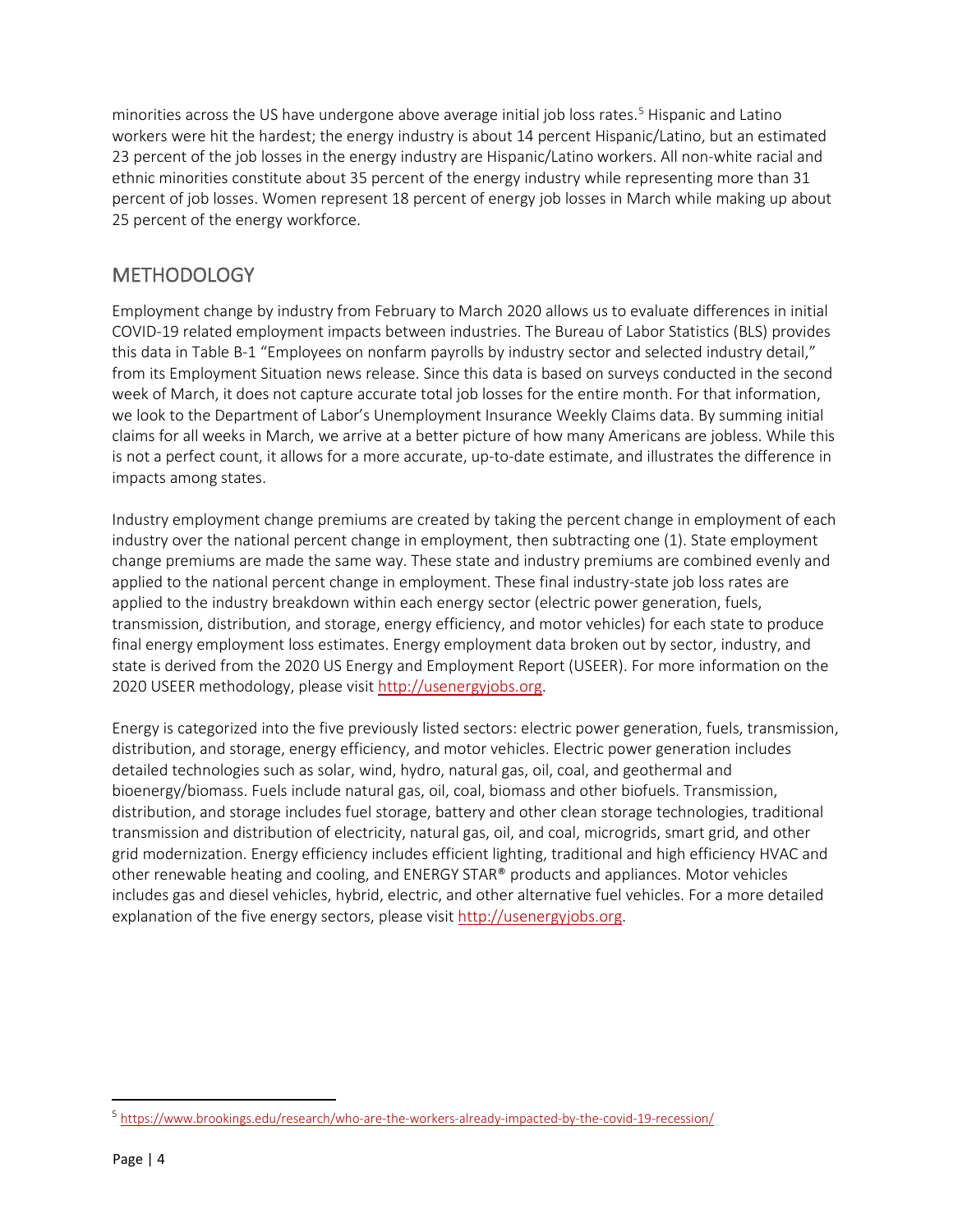## ABOUT BW RESEARCH

BW Research is a full-service applied research firm that is focused on supporting our clients with economic & workforce research, customer & community research, as well as strategic planning and evaluation services. For more information and analysis on economic impacts related to COVID-19, please visit: [http://bwresearch.com/covid.](http://bwresearch.com/covid)